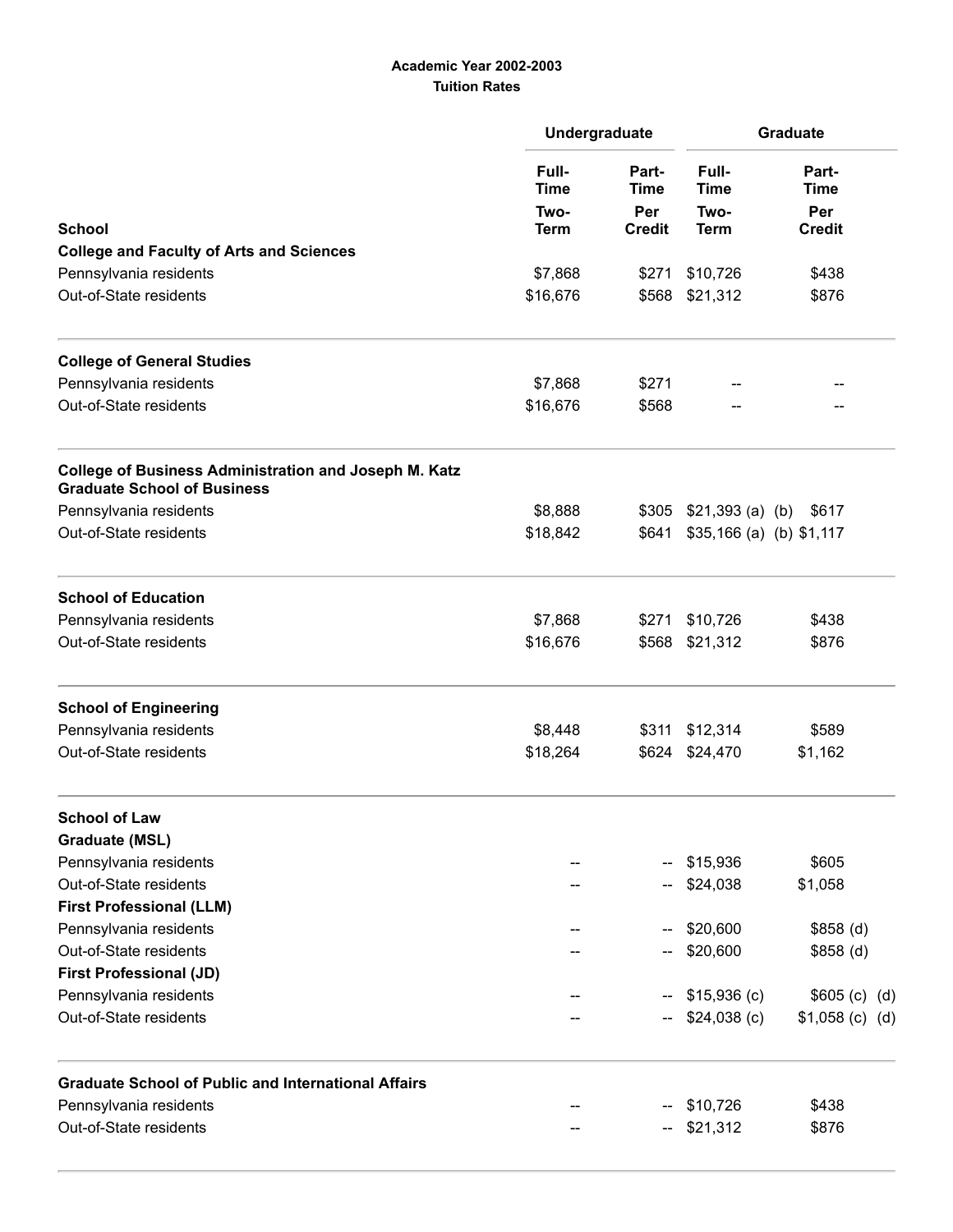| <b>School of Social Work</b>               |          |       |               |            |  |
|--------------------------------------------|----------|-------|---------------|------------|--|
| Pennsylvania residents                     | \$7,868  | \$271 | \$10,726      | \$438      |  |
| Out-of-State residents                     | \$16,676 | \$568 | \$21,312      | \$876      |  |
| <b>School of Information Sciences</b>      |          |       |               |            |  |
| Pennsylvania residents                     | \$8,536  | \$285 | \$11,280      | \$463      |  |
| Out-of-State residents                     | \$18,052 | \$590 | \$22,412      | \$927      |  |
| <b>School of Dental Medicine</b>           |          |       |               |            |  |
| Undergraduate                              |          |       |               |            |  |
| Pennsylvania residents                     | \$7,868  | \$271 |               |            |  |
| Out-of-State residents                     | \$16,676 | \$568 |               |            |  |
| <b>Graduate (Basic Science Programs)</b>   |          |       |               |            |  |
| Pennsylvania residents                     |          |       | \$12,578      | \$517      |  |
| Out-of-State residents                     |          |       | \$25,010      | \$1,029    |  |
| <b>Graduate (Clinical Programs)</b>        |          |       |               |            |  |
| Pennsylvania residents                     |          |       | $-$ \$25,624  | \$1,062    |  |
| Out-of-State residents                     |          |       | \$35,972      | \$1,494    |  |
| <b>First Professional</b>                  |          |       |               |            |  |
| Pennsylvania residents                     |          |       | \$25,624      | \$568(d)   |  |
| Out-of-State residents                     |          |       |               |            |  |
|                                            |          |       | $-$ \$34,336  | \$955(d)   |  |
| <b>School of Nursing</b>                   |          |       |               |            |  |
| Pennsylvania residents                     | \$10,124 | \$343 | $$12,578$ (c) | \$517(c)   |  |
| Out-of-State residents                     | \$21,312 | \$705 | $$17,608$ (c) | \$723 (c)  |  |
| <b>School of Pharmacy</b>                  |          |       |               |            |  |
| Graduate                                   |          |       |               |            |  |
| Pennsylvania residents                     |          |       | \$12,578      | \$517      |  |
| Out-of-State residents                     |          |       | \$15,722      | \$646      |  |
| <b>First Professional (PharmD Program)</b> |          |       |               |            |  |
| Pennsylvania residents                     |          |       | \$13,344      | \$580(d)   |  |
| Out-of-State residents                     |          |       | \$17,990      | \$782(d)   |  |
| <b>Graduate School of Public Health</b>    |          |       |               |            |  |
| Pennsylvania residents                     |          |       | \$12,578      | \$517      |  |
| Out-of-State residents                     |          |       | \$25,010      | \$1,029    |  |
|                                            |          |       |               |            |  |
| <b>School of Medicine</b>                  |          |       |               |            |  |
| Graduate                                   |          |       |               |            |  |
| Pennsylvania residents                     |          |       | \$12,578      | \$517      |  |
| Out-of-State residents                     |          |       | \$23,874      | \$982      |  |
| <b>First Professional</b>                  |          |       |               |            |  |
| Pennsylvania residents                     |          |       | \$27,474      | $$485$ (d) |  |
| Out-of-State residents                     |          |       | \$34,168      | \$788 (d)  |  |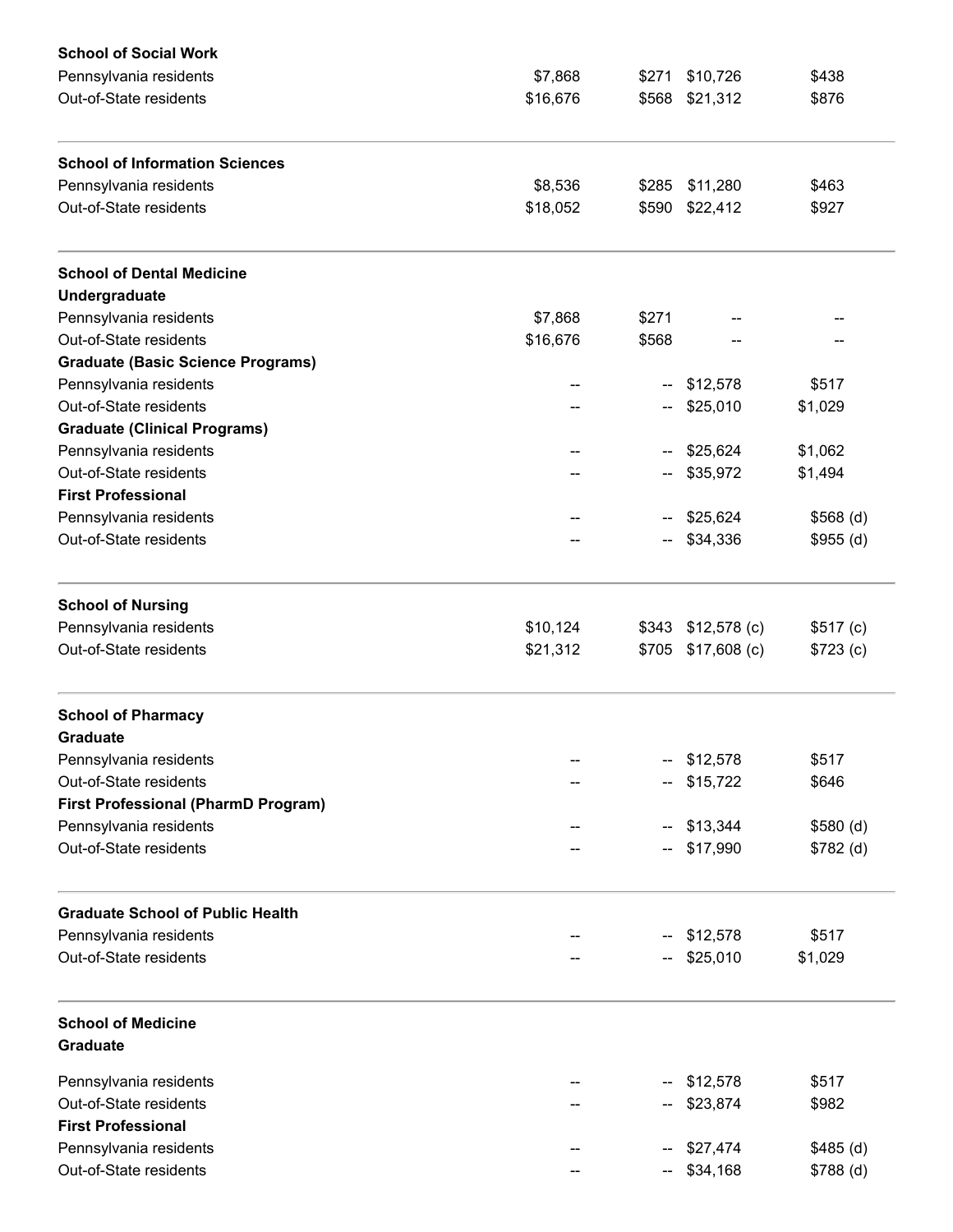| <b>School of Health and Rehabilitation Sciences</b>                                           |               |       |                      |              |  |
|-----------------------------------------------------------------------------------------------|---------------|-------|----------------------|--------------|--|
| Pennsylvania residents                                                                        | \$10,124      |       | \$343 \$12,578       | \$517        |  |
| Out-of-State residents                                                                        | \$21,312      |       | $$705$ $$25,010$ (e) | $$1,029$ (e) |  |
| <b>Schools of Education and Public Health</b>                                                 |               |       |                      |              |  |
| Pennsylvania residents                                                                        |               |       | $-$ \$11,652         | \$477        |  |
| Out-of-State residents                                                                        |               |       | $-$ \$23,162         | \$953        |  |
| <b>Schools of Nursing and Public Health</b>                                                   |               |       |                      |              |  |
| Pennsylvania residents                                                                        |               |       | $-$ \$12,578         | \$517        |  |
| Out-of-State residents                                                                        |               |       | $-$ \$25,010         | \$1,029      |  |
| Johnstown Campus (except for Engineering Technology,<br><b>Nursing, and Respiratory Care)</b> |               |       |                      |              |  |
| Pennsylvania residents                                                                        | $$7,868$ (c)  | \$271 |                      |              |  |
| Out-of-State residents                                                                        | $$16,676$ (c) | \$568 |                      |              |  |
| <b>Johnstown Campus - Engineering Technology</b>                                              |               |       |                      |              |  |
| Pennsylvania residents                                                                        | \$8,448       | \$311 |                      |              |  |
| Out-of-State residents                                                                        | \$18,264      | \$624 |                      |              |  |
| <b>Johnstown Campus - Nursing</b>                                                             |               |       |                      |              |  |
| Pennsylvania residents                                                                        | \$10,124      | \$343 |                      |              |  |
| Out-of-State residents                                                                        | \$21,312      | \$705 |                      |              |  |
| <b>Johnstown Campus - Respiratory Care</b>                                                    |               |       |                      |              |  |
| Pennsylvania residents                                                                        | \$8,422       | \$285 |                      |              |  |
| Out-of-State residents                                                                        | \$17,836      | \$586 |                      |              |  |
| <b>Greensburg Campus</b>                                                                      |               |       |                      |              |  |
| Pennsylvania residents                                                                        | $$7,868$ (c)  | \$271 |                      |              |  |
| Out-of-State residents                                                                        | $$16,676$ (c) | \$568 |                      |              |  |
| <b>Titusville Campus</b>                                                                      |               |       |                      |              |  |
| Pennsylvania residents                                                                        | $$7,082$ (c)  | \$242 |                      |              |  |
| Out-of-State residents                                                                        | $$15,008$ (c) | \$508 |                      |              |  |
| <b>Bradford Campus (except Nursing)</b>                                                       |               |       |                      |              |  |
| Pennsylvania residents                                                                        | $$7,868$ (c)  | \$271 |                      |              |  |
| Out-of-State residents                                                                        | $$16,676$ (c) | \$568 |                      |              |  |